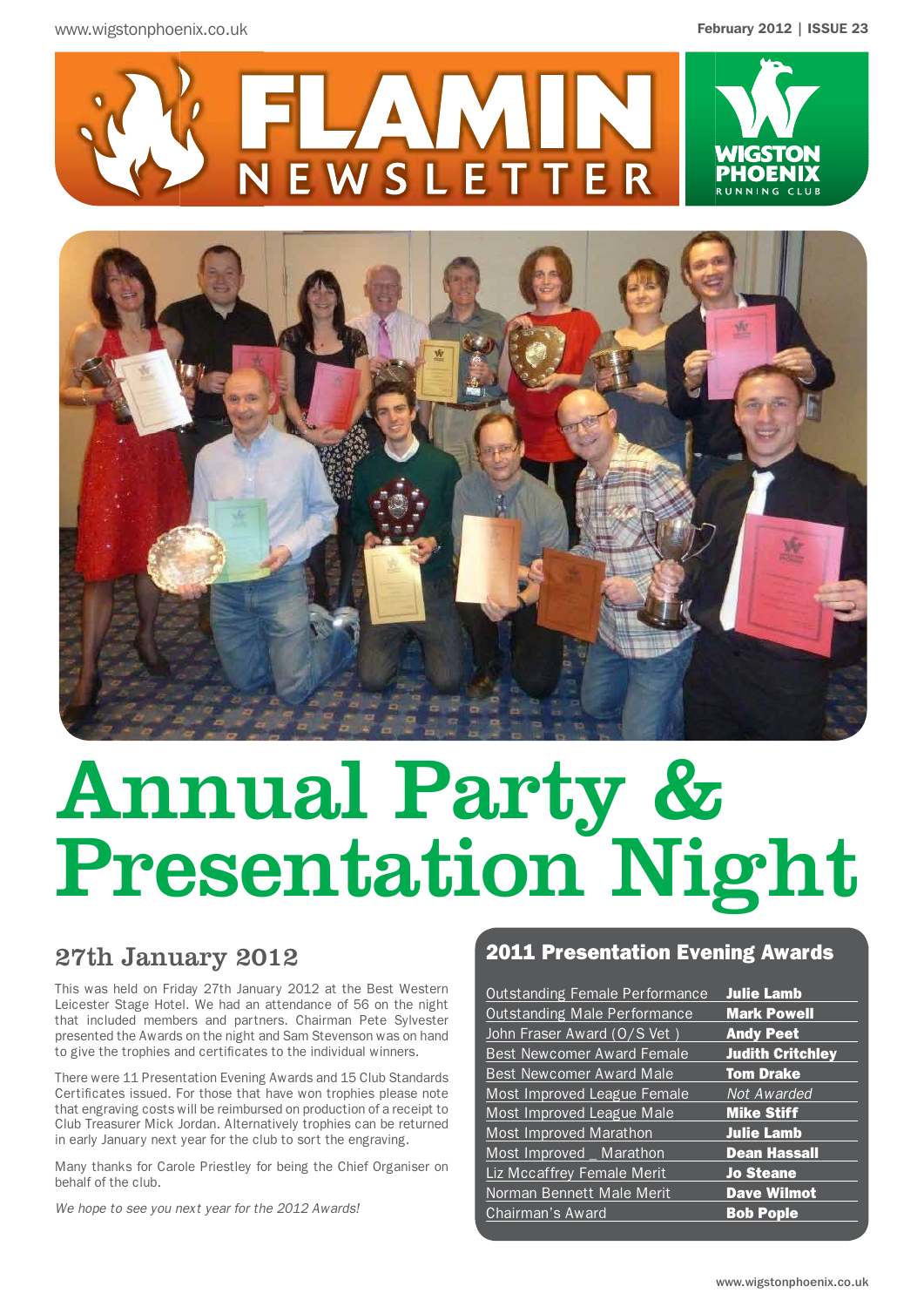# Leicestershire Cross Country Championships

### Rotherby Romp, 7th January 2012

A new user friendly course with just one stiff climb on each lap, plenty of room to overtake and fine weather with mostly firm ground did not tempt Wigston Phoenix runners. Only 6 of our runners turned out for the most prestigious cross country event of the year in Leicestershire.

To be fair, several were struck down with injury and illness and Craig Baker and Tom Drake even made it to the warm-up, but were not fit enough to compete.

Those that did run did us proud. In the Senior Men's race, Mark Powell ran one of his best races for a while and looks in ominous form for 2012. He could not stay with Paul Richardson (Owls), but saw off a bunch of young Owls and took 2nd place in the Men's race, and 3rd place overall as U20 newcomer Sam Densham from Charnwood came 2nd.

Congratulations to the Owls Men who won the team trophy for the 23rd consecutive year which is probably a record for any County event countrywide. Captain Paul Miles says they will celebrate when they achieve 25 wins!

Our 3 Men Vets (running as over 35 Masters) had a great race. The 2nd of the four laps saw Alex Webster ahead of Andy Peet but towards the end of the 3rd lap they were neck and neck and Andy gradually pulled ahead on the final lap to finish 6th with Alex 7th. This was good running and I sense a healthy rivalry for 2012 as I quote Alex "I will get him next time!"

Clive Jones performed well in the middle of the pack to finish 26th. As each lap went by, he said to me "soon be on the roads at Barrow". However, the importance of his performance was demonstrated when Wigston Phoenix took 3rd team place, and were only missed out to Charnwood in 2nd on "count back", as we had the same number of points as them.

A mention of Jason Williams, ex Owl and son of our own senior

master, Peter Williams. Jason found himself in a good position and pressed on well to such an extent that he won the Masters event and took the trophy. Well done to him.

And so to the Ladies, and another superb performance by Julie Lamb finishing 5th in the Lady Masters event. Julie had been suffering from a heavy cold, but this course suited her with a sharp climb (twice) and no steep downhills, which, by her own admission, she does not excel at. She pressed hard all the way and



was faced with a sprint finish with a fellow Vet and was just pipped for 4th place.

Our only other lady was Kirsty Walker, who worked hard lower down the field and did well to finish 14th in the Senior Ladies race.

Maybe next year we will have a better turn-out now that Wigston Phoenix are getting well established. A special mention also of Mike Stiff who worked prodigiously on registration and results – calm and collected whilst chaos reigned all around him!

I spent a hard 2 days setting out the course, acting as Chief Marshal and dismantling the course. This was done partly by me driving the farmer's Land Rover truck around dodgy, slimy paths in twilight and then complete darkness. The farmer was glad to see the truck back in one piece, and so was I! More help from Wigston Phoenix next time maybe.

Ramon Howe.

## Club Records and 2011 Seasons Best

On behalf of the club Bob Pople has compiled the 2011 road race records for Wigston Phoenix. There are four separate age categories for both men and women (Senior, V40, V50 & V60) and five separate distances (5 miles, 10K, 10 miles, half-marathon & marathon).

The 2011 Seasons Best records show the best five performances per individuals for each category/ distance during the year. The Club Records show the best performances and improvements for each category/ distance since the club was started in 2009.

The details are on display at the Legion on Tuesday nights and will be distributed by e-mail to those members who elect to receive the newsletter by this method.

Many thanks to Bob for compiling the 2011 figures and he has now handed over the responsibility to Clive Jones for 2012 onwards.

-----------------------------------------------------------------------

## 2012 LRRL

Chip timing was successfully introduced to the first Winter League race at Barrow. There were 581 runners for the 6 mile race and 9 men and 10 women competing for Wigston Phoenix.

-------------------------------------------------------------------------------------------------------------------------------------------------------

The Desford 10K on the 12th February has a new venue of Market Bosworth Rugby Football Club. There are limited showers and changing facilities and runners are asked to car share where possible. The route is a one lap undulating course going from Market Bosworth to Sutton Cheney to Cadeby before returning to Market Bosworth.

The Ashby 5 on the 26th February is the same route as previous years from the Hood Park Leisure Centre. There is male and female changing with showers. The course climbs at first with a fast finish.

A reminder that the entry fee for all Winter League races is now £3.50. Registration will be on the day at each race at the Wigston Phoenix club desk. You will be given a chip that will need to be returned after the race. Lost chips will be charged at £10 each to clubs. It is obligatory to wear a club vest.

-----------------------------------------------------------------------

www.wigstonphoenix.co.uk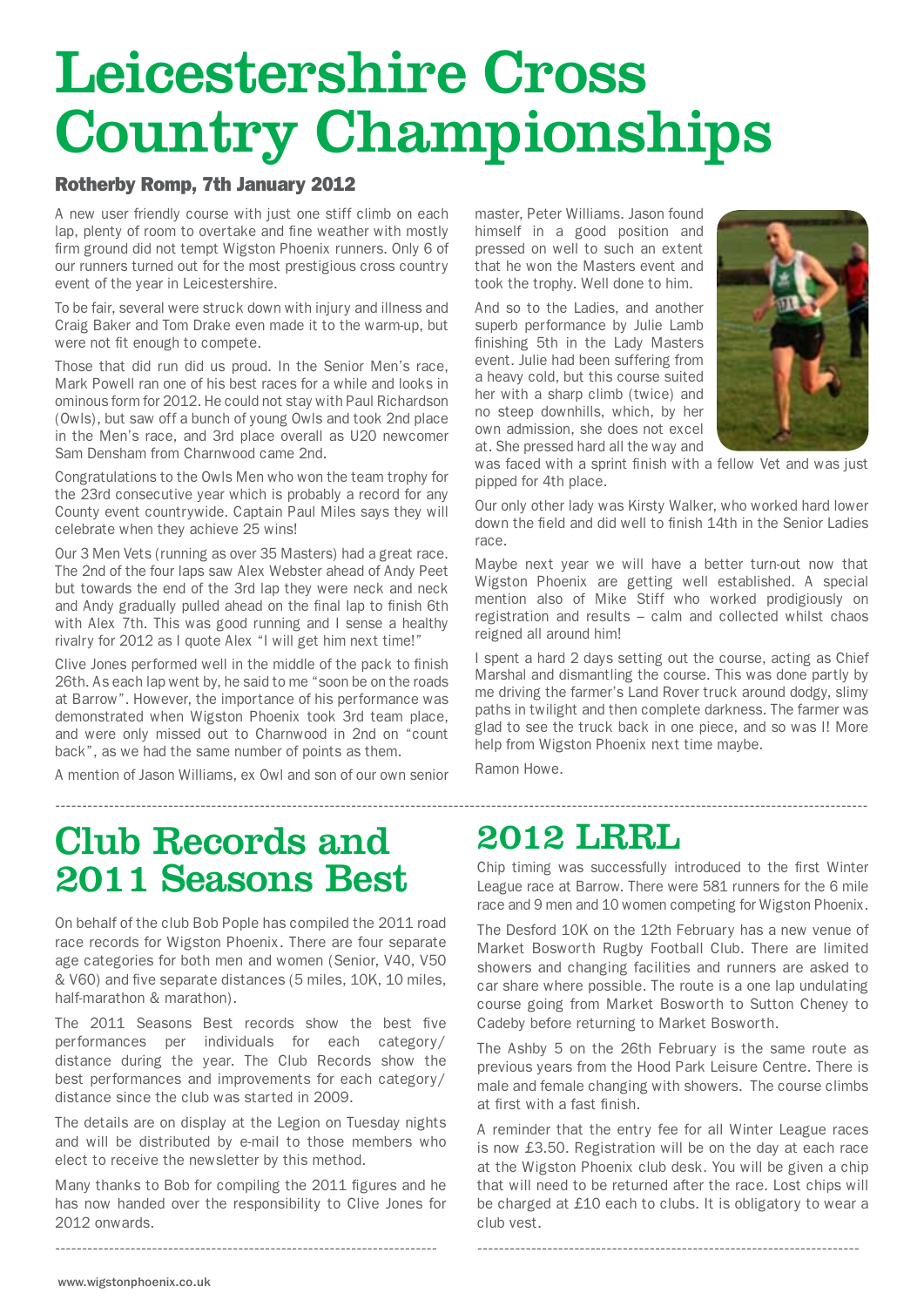### Annual General Meeting 2012

You are cordially invited to attend Wigston Phoenix RC's Third Annual General Meeting being held on the above date. It will start at 8.30pm after training.

Reports will be presented by the Chairman, Secretary, Treasurer and Club Captains. The Principal Officers will be elected for 2012.

Please make the effort to come along to support your club and those members who help organise the various club activities on your behalf.

-----------------------------------------------------------------------

### Track and Christmas Handicap Races 2012

-----------------------------------------------------------------------

Bob Pople has handed the reins over to Jo Steane for the responsibility of compiling the handicaps for our annual Track and Christmas Handicap races. The Norman Bennett 3 mile Track Handicap will this year take place on Friday 25th May 2012. Please note this date in your diary.

### Newark Half Marathon 2012

With regret the committee of Newark Athletic Club announces that there will not be a Half Marathon in Newark in 2012. Several long standing volunteers have stated their intention to step down from their time consuming Half Marathon roles and this, coupled with the escalating organisational costs resulting from ever increasing regulatory and traffic management requirements, have made the event no longer viable.

Chairman Paul Lynch said "We have made this decision reluctantly as the Newark Half Marathon is a long established, well attended and successful event which acts as a great advert for the town. However it has become an increasing concern financially and organisationally and the club alone cannot sustain it in its current form."

### ----------------------------------------------------------------------- The Livingston Relays 2012

### Sunday 29th April 10.30am

This race has been traditionally held on Easter Sunday but has been moved this year to 3 weeks later. The course is at Braunstone Park with car parking, registration and changing at Braunstone Leisure Centre. Men and Vet Men teams are 4 x 3 miles and Ladies teams are 3 x 3 miles.

This is offered as a FREE race to members as the entry fees will be paid by the club (£12 Mens teams and £9 Ladies teams). If interested please speak to Team Captains Carole Priestley and Clive Jones.

# Braunstone Parkrun porkrun

-----------------------------------------------------------------------

We are looking to get as many of you as possible to the Braunstone Parkrun on Saturday 3rd March 2012. As well as it being a great fun event, it is a good way of us publicising the club.

We have had more than 30 different people run at Braunstone - it would be great to see all of them and a few new faces!!

-----------------------------------------------------------------------

Tuesday 21st February 2012 **news** help and the source of the metal metal in brief

### New Members

Welcome to Peter Meads and Gareth Robinson who joined the club recently and welcome back to Jon Burch who has rejoined the club.

--------------------------------------------------------------------

--------------------------------------------------------------------

### Membership Update

Membership fees for 2012 are now due and the rate has been agreed by the committee to remain at £18 with a 50% concessionary rate (students, unemployed, over 65) of £9. Payment can be made either on Tuesday nights at the Legion (cash or cheque), by post or via internet banking. Please contact Mick Jordan for further details. Please make cheques payable to *Wigston Phoenix RC.*

--------------------------------------------------------------------

### Club Kit

Club vests are available from Mike Stiff at a cost of £13.50.

All other club kit is available from Mark Thompson & Julie Cornes as follows:

| <b>Long Sleeve Tops</b>  | £16 |
|--------------------------|-----|
| <b>Short Sleeve Tops</b> | £14 |
| <b>Hoodies</b>           | £18 |
| <b>Beanie Hats</b>       | £5  |
|                          |     |

### Winter Coaching Session

A reminder that the Leicestershire Vision 2020 Athletics Network practical session 'Shaving off the Seconds' is to be held on Wednesday 15th February at 7.30pm at Saffron Lane stadium. It will include running technique, drills and a coached track session to help you improve your running efficiency. For more information please e-mail John.skevington@hotmail.com or telephone 0781 769 3777. Everyone is welcome and attendance is entirely free. Coaches and LiRF Leaders are especially encouraged to attend.

--------------------------------------------------------------------

### Marathon Coaching Session

A reminder that the Leicestershire Vision 2020 Athletics Network practical session 'Running The London Marathon – The Final Countdown' is to be held on Monday 20th February at 7.30pm at LOROS, Groby Road. It will include tapering your training, fuel for the big day, do's and don'ts for the day. For more information or to register your place please e-mail John.skevington@ hotmail.com or telephone 0781 769 3777. Everyone is welcome to attend and there is no cost.

--------------------------------------------------------------------

### Newsletter contacts

results@wigstonphoenix.co.uk news@wigstonphoenix.co.uk